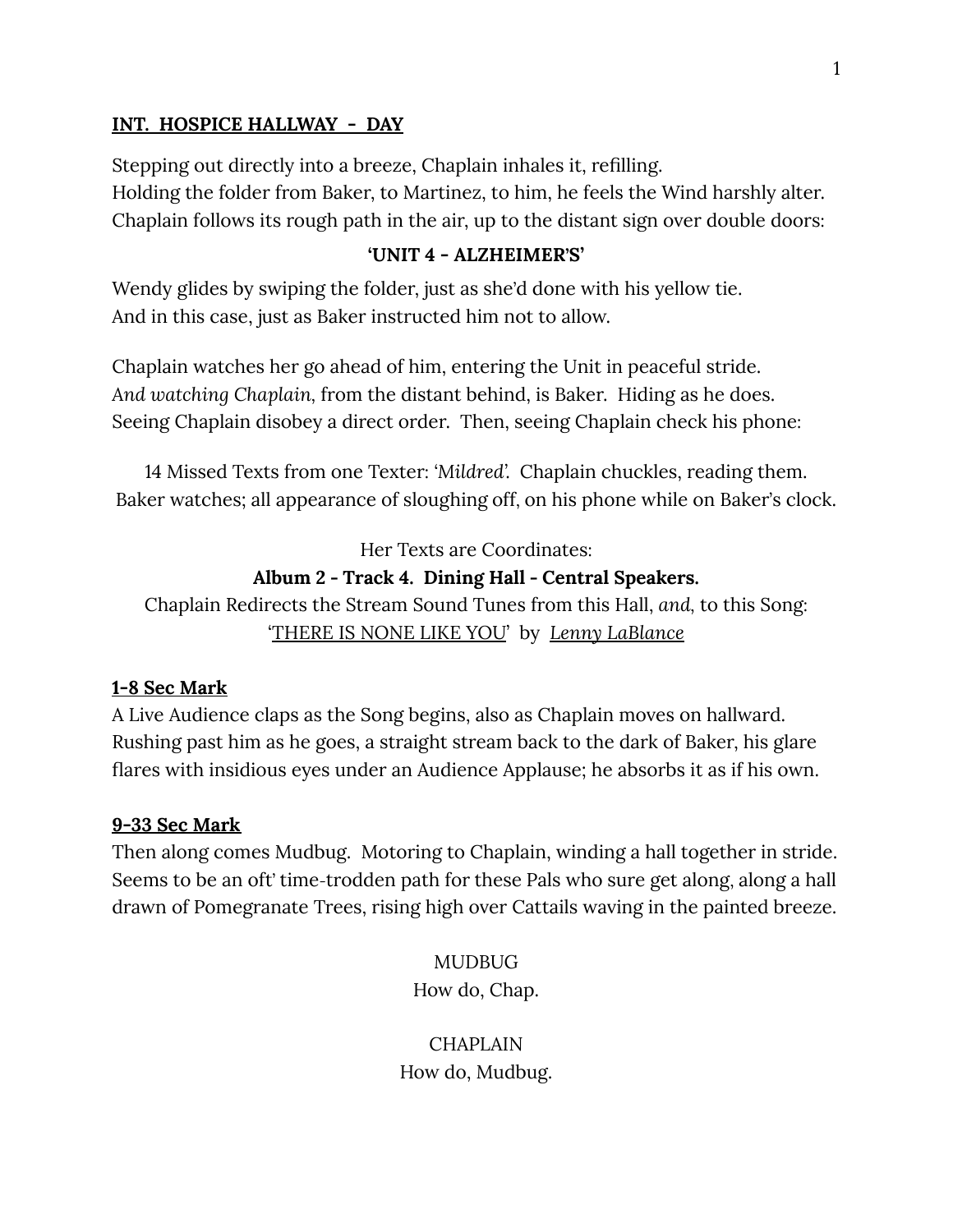MUDBUG Got a question for you.

**CHAPLAIN** Sure I'll have one in return.

MUDBUG Clara Lou. She seeing something we aren't?

> **CHAPLAIN** Makes you ponder that?

MUDBUG You say our fighting power comes by: Speaking the Name of Christ.

# **CHAPLAIN**

Yep.

MUDBUG You been seeing her eyes gleam?

### CHAPLAIN Yep.

### MUDBUG

That Gal's not just talking about Him, she's *experiencing* Him*…*

**34 Sec Mark** CHAPLAIN

*Amen.*

**Cut To: 1:03 Mark** the piano seamlessly sifts his *Amen (akin to the one he left exiting James' room)* floating in The Wind into, then across the open Dining Area, doubling now as a Dance Floor due to Clara Lou's curtseying, to a Great Something Unseen.

Mudbug & Chaplain observe at the Dining Hall edge, standing in by Mildred perched near the Stereo System, controlling sound, and studying Clara Lou's Soiree. Seeing: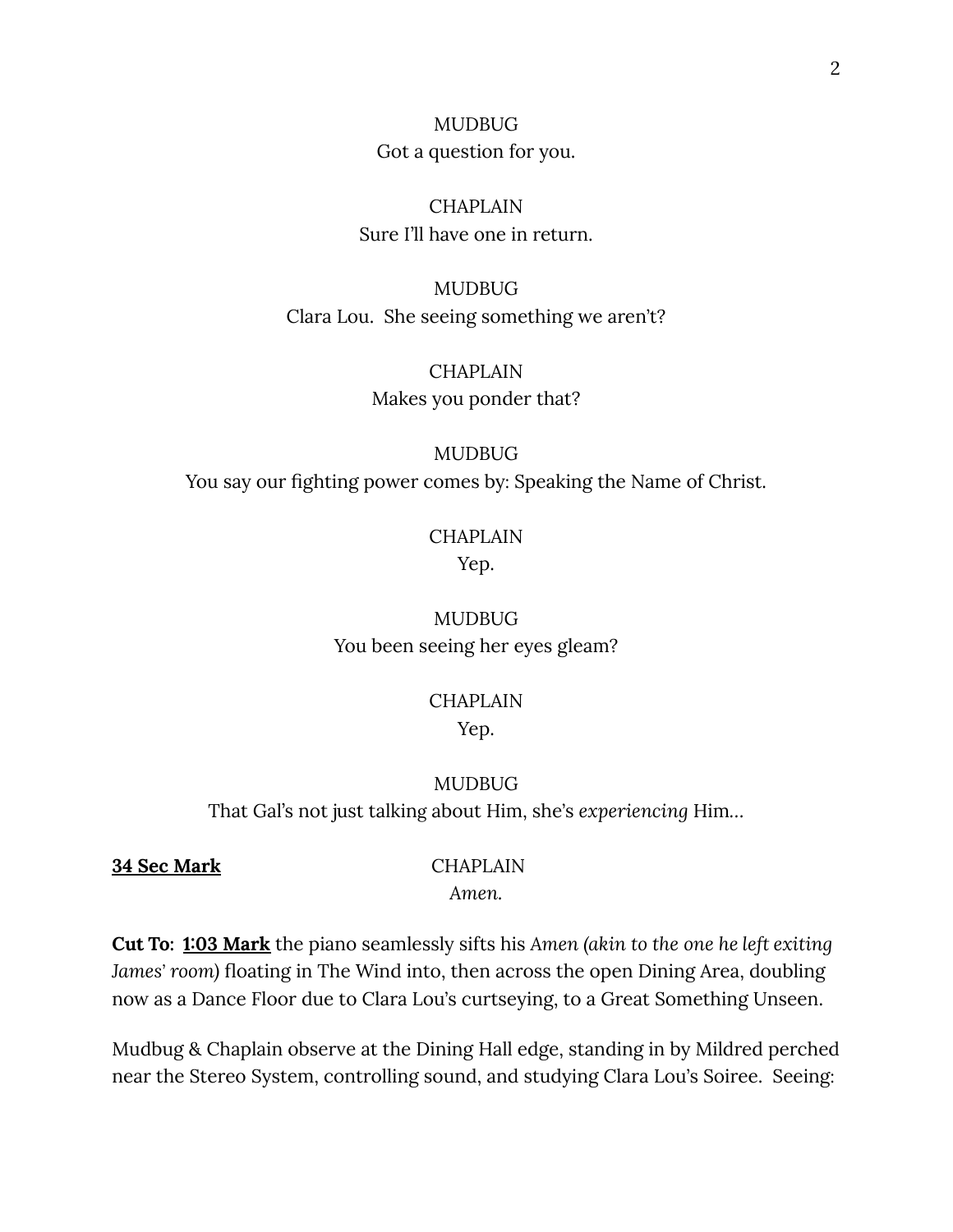### **1:22-1:24 Mark:**

Three Waves of The Violin Glide The Wind over Clara Lou, lifting her eyes higher every sift; stepping politely, yet joyful toward a Purple Majesty coming in a cloud.

#### **1:25-1:34 Mark:**

Mudbug in his chair, left of Chap, Mildred seated right, none seeing what she sees.

#### **CHAPLAIN**

Accurate assessment Mudbug. How ya figure we apply it to our Crew?

Mildred's eyes ahead, but her ears hear. Almost like she orchestrated this lesson.

#### MUDBUG

We're praying in attack mode, that's battle. *This,* is love. Where I'm seated, sure seems she's tapped into a far mightier weapon than ours. Whadda *you* think Chap?

#### CHAPLAIN

I'm just glad she's on our side.

#### **1:35 Mark**

#### MUDBUG

#### Hooah!

#### **1:36 Mark**

Pure laughter leaps from their faces pushing joyful Wind onto Clara Lou via the **1:38 Mark's** escalating strings, strengthening what she, & now the Audience, are seeing:

Visions of her CHILDREN, HUSBAND even their DOG surround to escort her up to her Dance Partner taking shape in a Cloud. Familial Visitations dutifully disappear.

Visually experiencing their wonderment as they view Clara Lou, Wendy passes by.

#### MUDBUG

Wonder what her Dance Partner looks like.

#### WENDY

Wouldn't know, but I bet He moves like a Dove.

Chaplain loves that. He glances back as she passes, seeing Wendy's yellow shine fire diagonally up connecting & adding rocket fuel to the light Clara Lou's gazing into…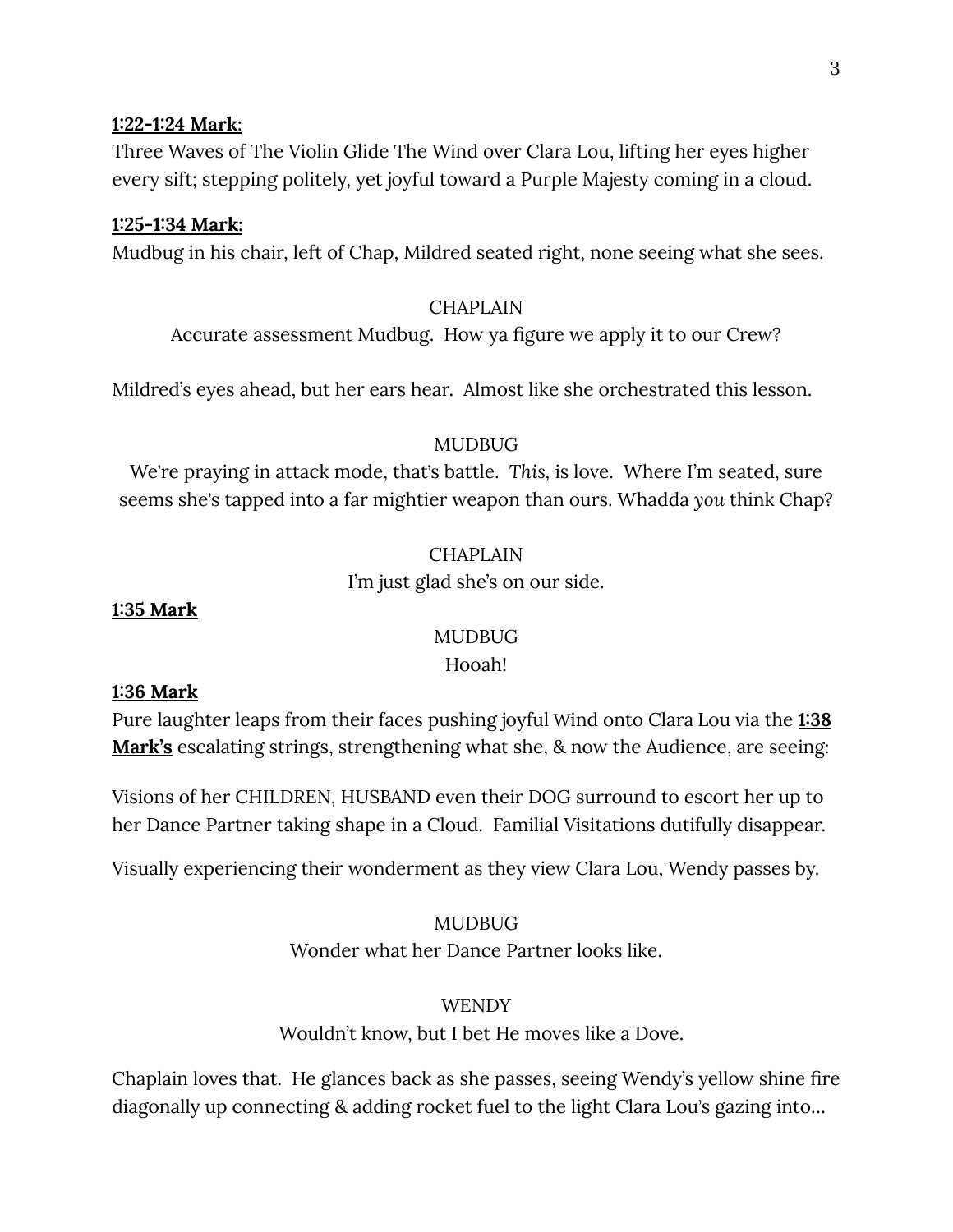**2:06 Mark's** Crescendo into sheer Glory reveals what it is: The Eyes of Her Maker.

Pure Euphoria! Clara Lou is seeing the other side, and it's her Christ greeting her! There He is, there for her! Everything she's ever lived for is real in a single glimpse.

She's in **love** in the purest presence of it! Clasping to His Cloud-like cloak, dancing mesmerized in a Light that reflects powerfully past Chaplain, Mudbug and Mildred.

It tilts them in unison backward from a Rushing Wind. During so, Chaplain's eyes find and follow the **2:19-2:20 Mark's** three piano chords soaring out of their hall.

Tilting back Chaplain gives Mildred a look. She nods for him to go follow the notes. He heads up the hall; Music's still moving deeply, yet his focused eyes are on a hunt.

**2:41-2:44 Mark** A Vocalist's lingering note-hold guides a Yellow Shine by Chaplain's chest, he watches it laser past, his head turning to the rhythm, seeing it land on its own hunted target in the distance. *Elise.* It absorbs her as she's being wheeled away.

**2:45 Mark** Chaplain returns his gaze forward, saying softly:

#### CHAPLAIN

### *Everything's Weird.*

Up two steps into a darkened room *(barely noticeable sans light is the decor, circa 1984; wood credenza, pleather couch, TV/Tin Foil-Wrapped Antennas, et al. Featured Set: Ep 2),* Chaplain finds Shirley, the previously, and still, lost sheep, seated at an old piano.

She's not playing. He smiles to, and nods for her to strike a chord. She puts her fingers to the ivory: **3:00-3:05 Mark's** piano riff, becomes her actually playing.

**3:06 Mark** CHAPLAIN See.

### **3:07-3:09 Mark**

Shirley smiles and conquers two more chords.

**3:10 Mark** CHAPLAIN You're in there.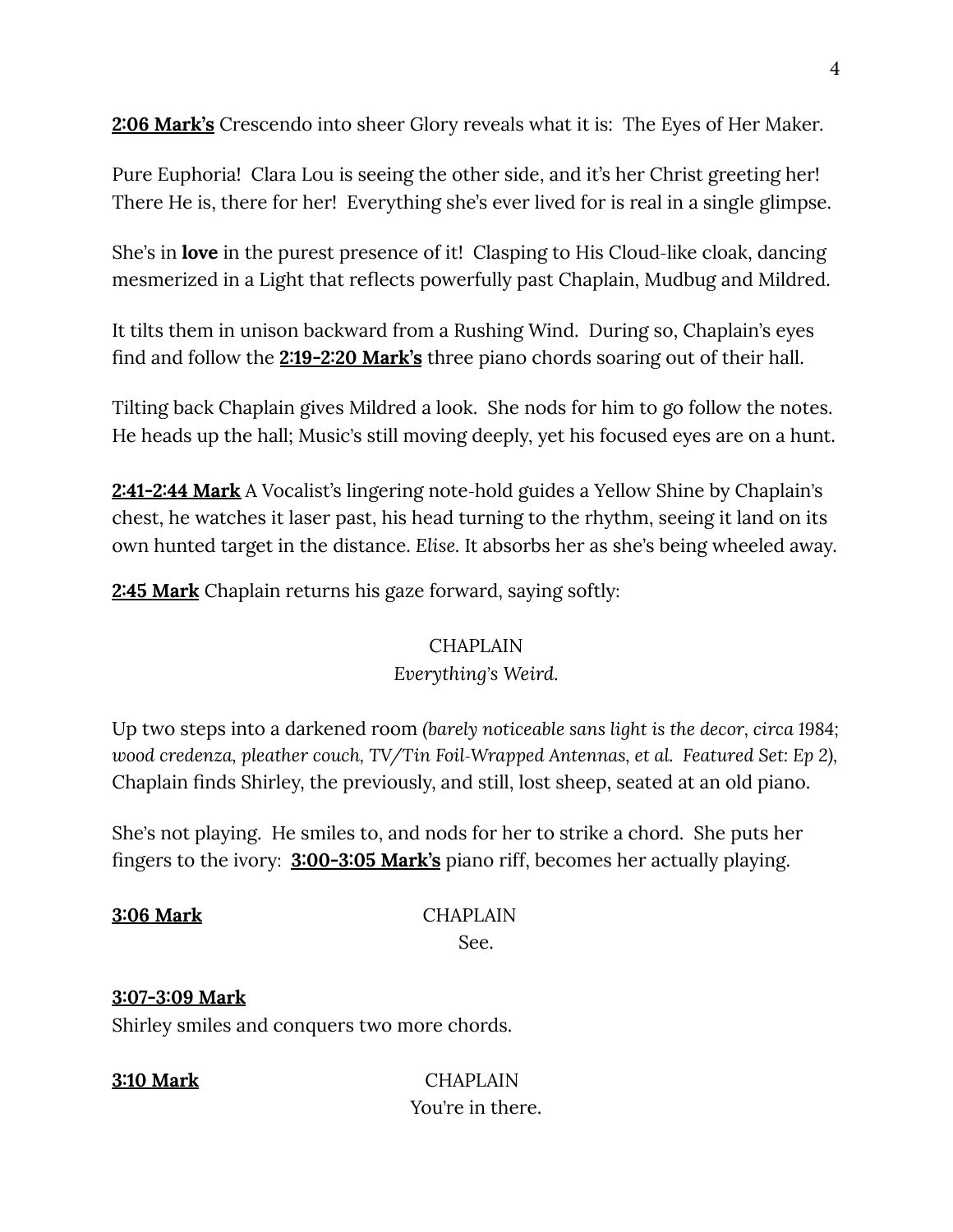**3:11-3:18 Mark** lifts from piano to symphony, her head rises with it blissful, revealing in a distance beyond her rising upper body: Clara Lou, center of the dining hall that in Crystalic Purple Haze resembles a Royal Ballroom, as she takes a post-dance bow. Moved by Melody they're simultaneously filled, as one lifts and the other lowers.

Offset Shirley, Chaplain sees above Clara Lou; A Dragon-Formed Mist thrashes into the air, but blocked by a Purple Protection, its tail snaps a thunder clap, racing out.

The music shatters into a Dark Wind's Roar echoed in beats of the Sky Serpent's snapping tail clacks, as it disappears slithering across the ceiling, into the halls.

Chaplain extends a hand back in prayer to Shirley, fires it up to the sky, steps down the stairs, tracking the sounds of evil in the air he's **hell**bent on sending it back to.

### **INT. HALLWAY / RENOVATION AREA - DAY**

Under Construction, a hollow gray captures the feel of this Windtunnel of a hall.

On the hunt, a Breeze passes him harshly, he follows it beyond the broken drywall, seeing a sign: **UNIT 4 - ALZHEIMER'S.** He ignores the Mist's sabotage-distraction.

Reaching the Hall's end, it's either left, straight or… to his right, Mildred reaches the end of her Hall, aligning parallel to him. She nods: Straight Ahead. He follows her Marching Orders and heads forward. Lights flicker in the ceiling up above.

Chaplain rounds a bend to a ladder, two Humans up it, visible from the waist down. Chaplain looks up in the open rafter. Left Side: **EMERALD**. Right Side: Brian.

### CHAPLAIN

### Howdy, Emerald.

Emerald's stringing electrical wires, ignoring Chaplain.

### CHAPLAIN (CONT'D) Howdy, Brian.

Brian peaks through the cords.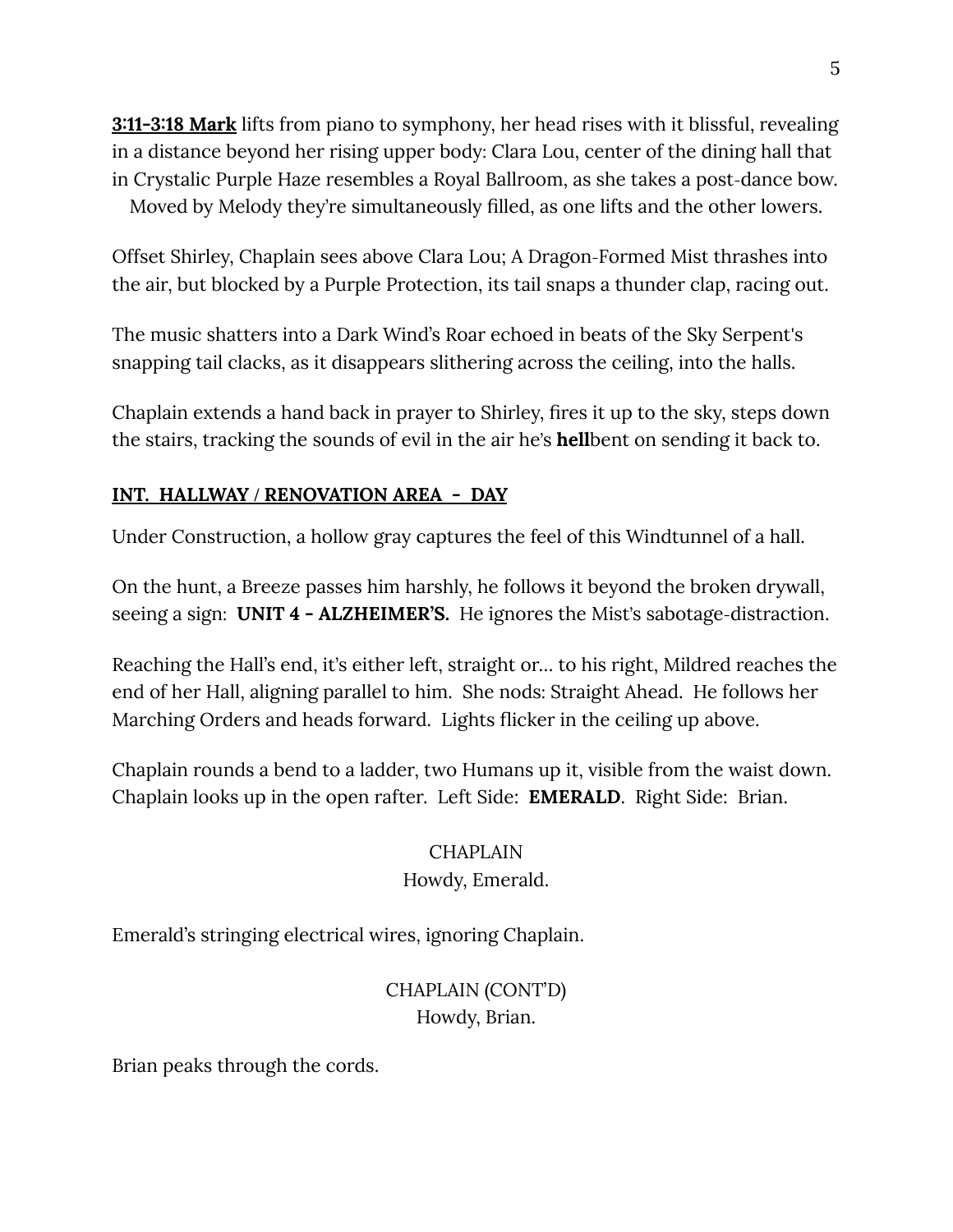# BRIAN

### How's James?

### EMERALD (O.S.) Are you talking or working?

### BRIAN (O.S.)

Yes.

Pulling up cords, Emerald's face is revealed, unnecessarily agitated. Chaplain's looking straight up, getting hocked off at how Emerald's treating Brian.

#### EMERALD

Baker put you with me, I'm responsible for your work, if your work is *mierda*, who gets written up?

> BRIAN *(letting it all bounce right off)* Probably both of us?

### EMERALD

You have kids? No. Responsibility? None. No accountability means *mierda* work. My family is collateral damage for all you *de'mierda* Millenniums.

BRIAN

Millennials. You have to pronounce the *'uls'* part to nail the insults. See? In-*sul*-ts. Try it.

Emerald is going off in Spanish mumbles.

Chap's brewin'. He catches a glimpse of Mildred rolling in, giving the *'chill out'* eye. His hand hits his Belt-Bible, he hears his least favorite Scripture again in the Wind.

> FEMALE VOICE (V.O.) *Let your yes be yes, and your no be no.*

**BOOM!** Jump Scare: Chap glances up, Emerald's face is in his. Chaplain's unphased.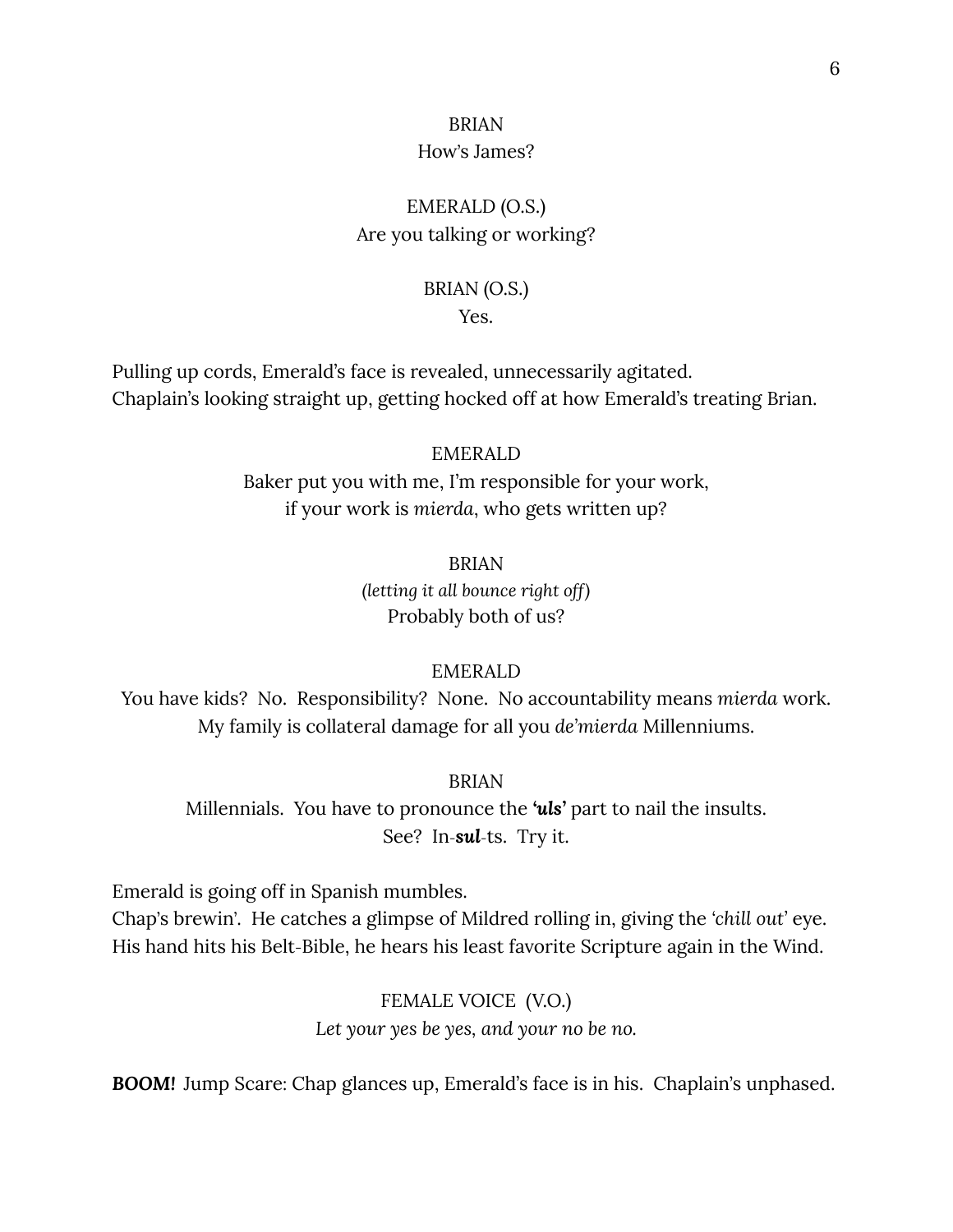### EMERALD *(condescending)* Everything okay, Chaplain?

#### CHAPLAIN

#### No.

Emerald's down the ladder, a Darkness lurches from him, pushing Chaplain back. Chaplain watches it seether to and latch on Emerald as he rages into a black hall. Chaplain's baffled by the frenzy, how anyone would seeing their friend's new colors.

#### CHAPLAIN (CONT'D)

Hey Emerald! Remember that time this year at Christmas, when we spent Christmas together? 'Cause it was Christmas?!

Across the lobby, Chaplain sees Baker in his office, standing over, scolding, Wendy. Baker sees him, and closes the blinds. Chaplain rips a look back Emerald's way.

> CHAPLAIN (CONT'D) He the one turning you into a prick?!

Chaplain's a Lion pacing, ready to devour Baker, but catches Mildred motioning him to keep his focus...up. He looks back up, seeing Brian working on the circuits.

He considers his options, & promptly takes the wrong one, heading after Emerald in the pitch black hall. Emerald's grumblings alter into hisses of something unseen.

Hearing into the hollow; snake sounds coming at him, he stands firm and fires away:

### CHAPLAIN (CONT'D) *Name of Jesus, you're bound.*

Quietness becomes. All seems settled, yet it's still dark, and he's still staring into it. Still miffed, Chap careens his head back grabbing a glimpse of Baker's office…ire rising.

Hissing returns. Louder*,* coming faster. He looks fiercely in*;* beads of red circles*, like eyes* in the Mist. He tries praying, but is blocked by anger. Here they come…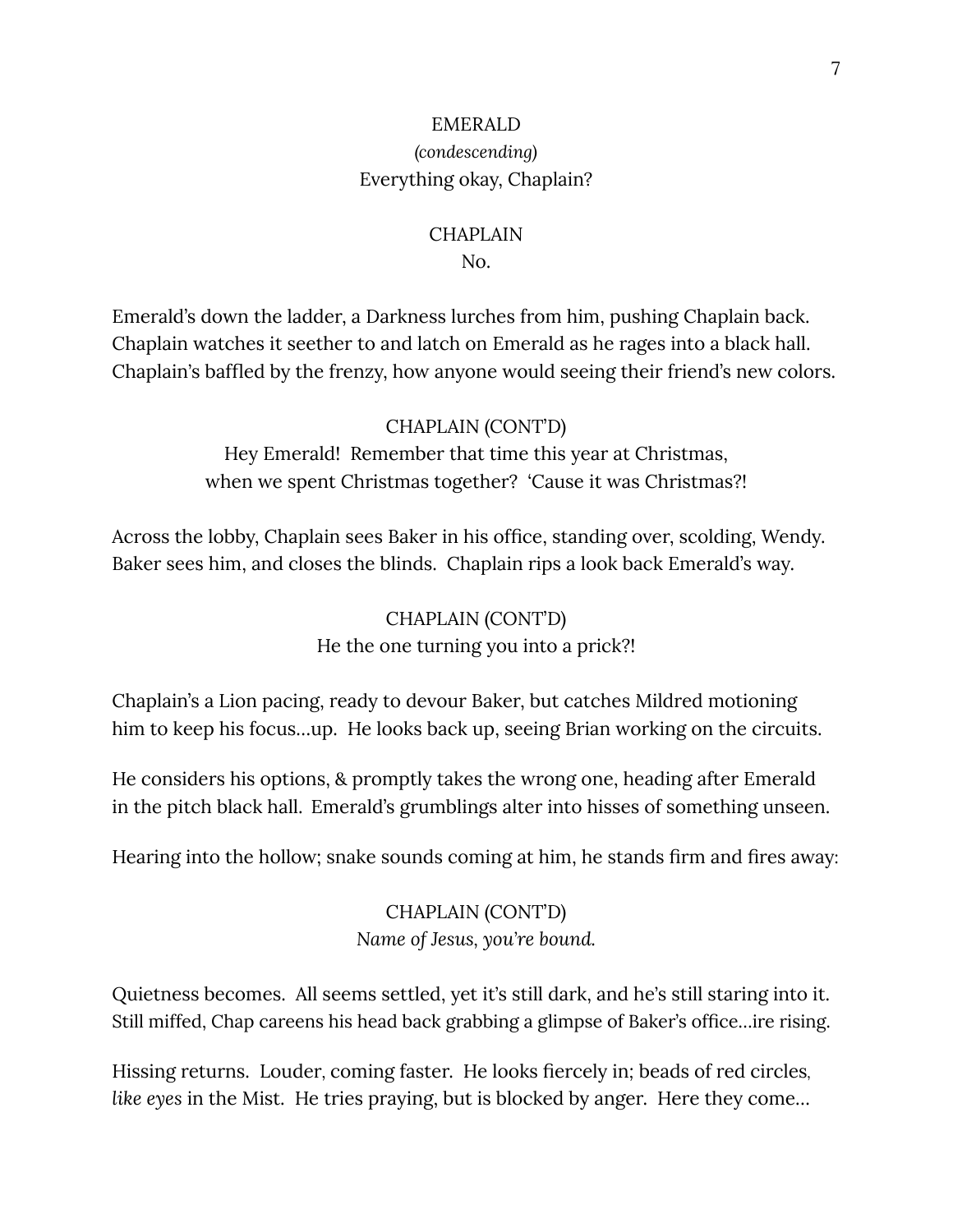### CHAPLAIN (CONT'D) *Well…* Crap.

*Whoosh!* A Vortex of Dark Wind rushes around and into him. He's willfully subdued. A peace flanks him taking in a cyclone of whispers working to justify his selfish fury.

'Baker's Evil ~ He's Wrong You're Right ~ It's Not Fair ~ You're Man Enough To Fight! You've Earned The Right To This Anger  $\sim$  It Helps You, It Drives You  $\sim$  He's Cruel!'

Chaplain's snapping back, slowly taking a knee. Inhaling the Mist, he *coughs* it out.

*RAPID FLASH:* Jaymie Coughing. Daughter Watching. Logan Standoffish To Him. *'He Thinks You're A Fraud ~ He*'*ll Never Believe What You Believe. It Will Cause More Grief To Them If You Try ~ It Will Separate Them. The Girl*'*s Fine ~ Don*'*t Waste Time Praying For Her ~ Pray Against Baker.'*

Chaplain stumbles on one knee, *but then*, drops his head & points a finger skyward. He's shaking off the wicked whispers, retaliating with his own:

### CHAPLAIN

*'From the rising of the sun, till the time that it goes down, The Name of the Lord shall be praised.'*

A Rush and Hush comes over him. He rises his eyes, searching into the empty dark. The white of a mustache becomes visible on the face of someone stepping forward.

### PARMENTER Feel better?

### **CHAPLAIN** No.

### PARMENTER Exactly.

He *pulls* Chaplain up, intentionally hard. Smack into his chest. Parmenter brushes him off & a pat on the back that both fills & pushes him forward.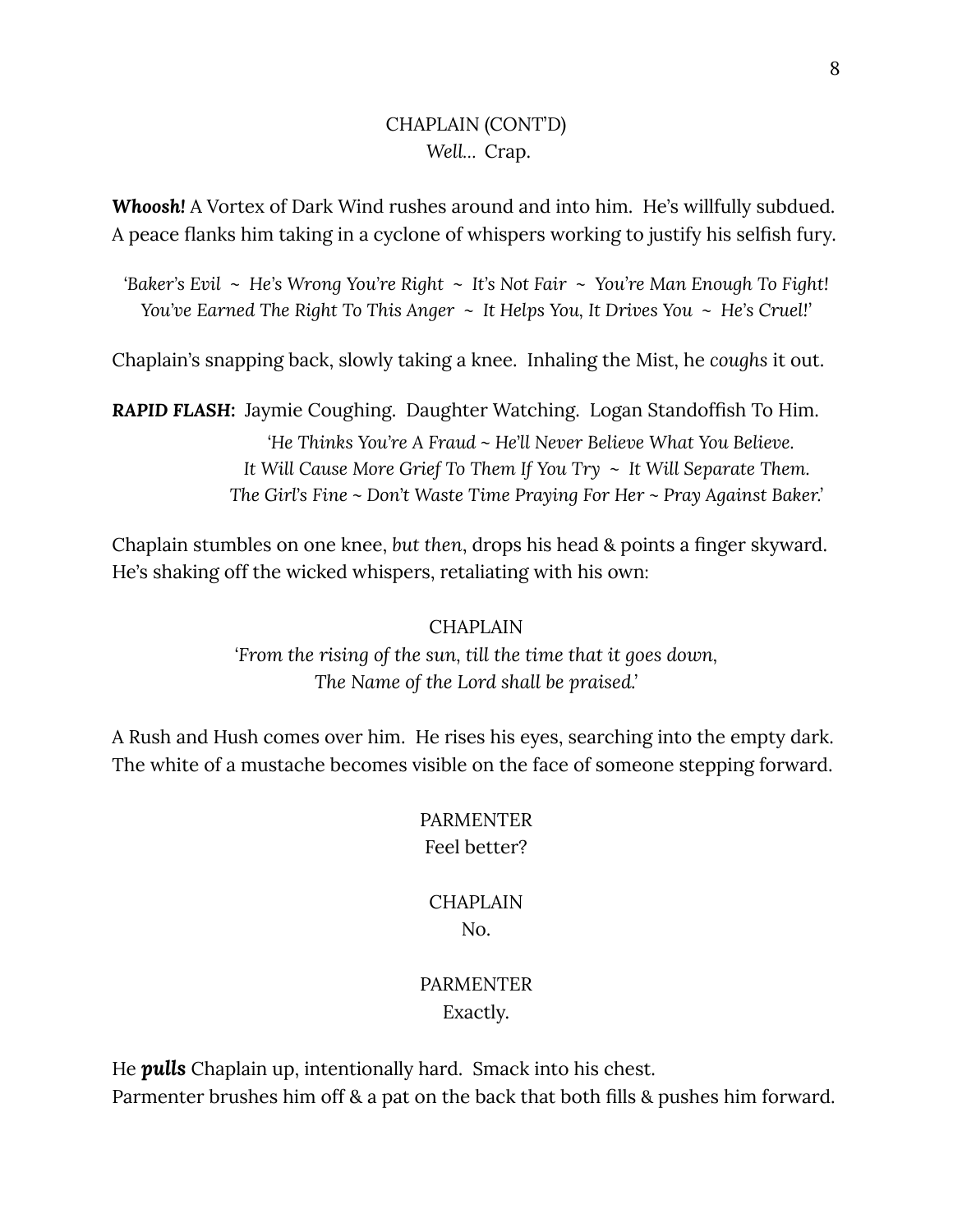### PARMENTER (CONT'D) Don't stay too long in a dark place.

He pushes Chaplain outta there & is off to other business like this never happened. Chaplain sees: Him go to Baker's office, walk right in, open the blinds & Wendy exit.

Chaplain gets his bearings. Sees Mildred giving a, *'Didn't I tell you?'* look. He shoots back a mock grin. She nods back up to Brian. Chaplain follows orders.

#### CHAPLAIN

Don't pay attention to nothin' he was sayin', wasn't him doin' the talking.

Brian's too chill to mind, but also, Chap notes, too fixated on the work of his hands. Not from a technical aspect: artistic. He aligns the lights in spectacular coloration.

### CHAPLAIN (CONT'D) You're an artist!

#### BRIAN

I dabble. Howbeit, I hear it takes an artist, to spot an artist.

Brian descends, plugging in more lights, a table's in the way. Chap helps him flip it.

BRIAN (CONT'D) Isn't there a thing in the Bible about Turning Tables?

### CHAPLAIN My Favorite Verse. Kinda Artist are ya Brian?

#### BRIAN

I definitely peg you as a *Scribe.* You collect people's stories, then share them: For the benefit of an Audience. Though our pals at Hippa may see that differently.

Chaplain's glazed, unimpressed look says he knows when he's being buffaloed.

**CHAPLAIN** *Your gift,* what form'd it come in?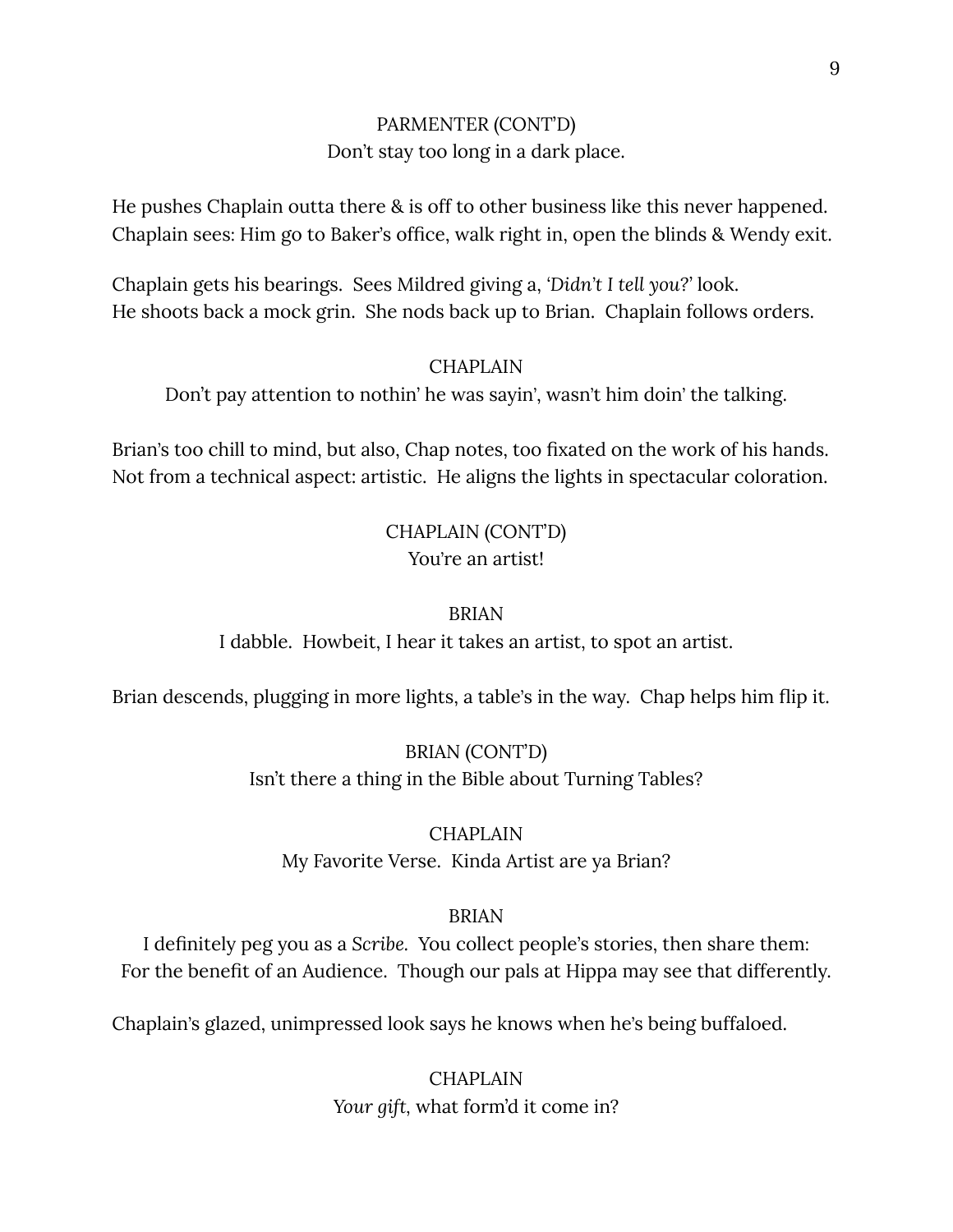#### BRIAN

### You really should come with subtitles.

Chaplain Laughs. Brian's back up the ladder unable to connect the new lights. Chaplain looks up; that clearer angle helps him spot the issue:

### CHAPLAIN

Cords are blocking your, look, there, ironically, ya gotta darken the light to see...

Brian covers the light, dimming the shine aimed down to Chaplain. *WHOOSH!* A Rush of Wind Roars. But not on Chaplain… Mildred is engulfed in her wheelchair, her eyes grow wide, seeing:

### **EXT. WOODS - NIGHT (VISION)**

Chaplain, dressed in black, stands in a circle of light, staring up between the trees. The Wind that rushed Mildred pushes down over Chaplain, then reverses… *pulling.* A Bright Beam fires from the sky. A terror-filled version of what poured over Logan. The Beam & Light-Circle Chaplain stands in vibrates, shaking him, about to lift him. Chaplain's stuck. His head drops slowly down, looking to the ground. All goes dark.

### **INT. HOSPICE RENOVATION AREA - DAY**

Mildred comes to. It's only been a few seconds, but she's sweating profusely. She looks to the floor, realizing she's about 7 feet back from where she was. She calls for Chaplain but her voice is weak; her Iphone/Earbud Communication Device is disconnected. She watches Chaplain leaving Brian, heading out of sight.

### **INT. HALL / FIRESIDE CHAT LOUNGE - DAY (CONTINUOUS)**

Chaplain moseying by, is whispering in conversation with God: Clearing the Halls. He hears a familiar name, his own, he smiles and listens in without anyone aware.

This Lounge doubles as the 'War Room' for Chaplain's band of Prayer Warriors. The Simmering Fireplace is Virtual Reality.

Mudbug speaks to a small circled Crew *- Opal, Wilma, Jernard -* directing his voice near his Tablet, which dictates his words on a Hovering VR Screen over the VR Fire.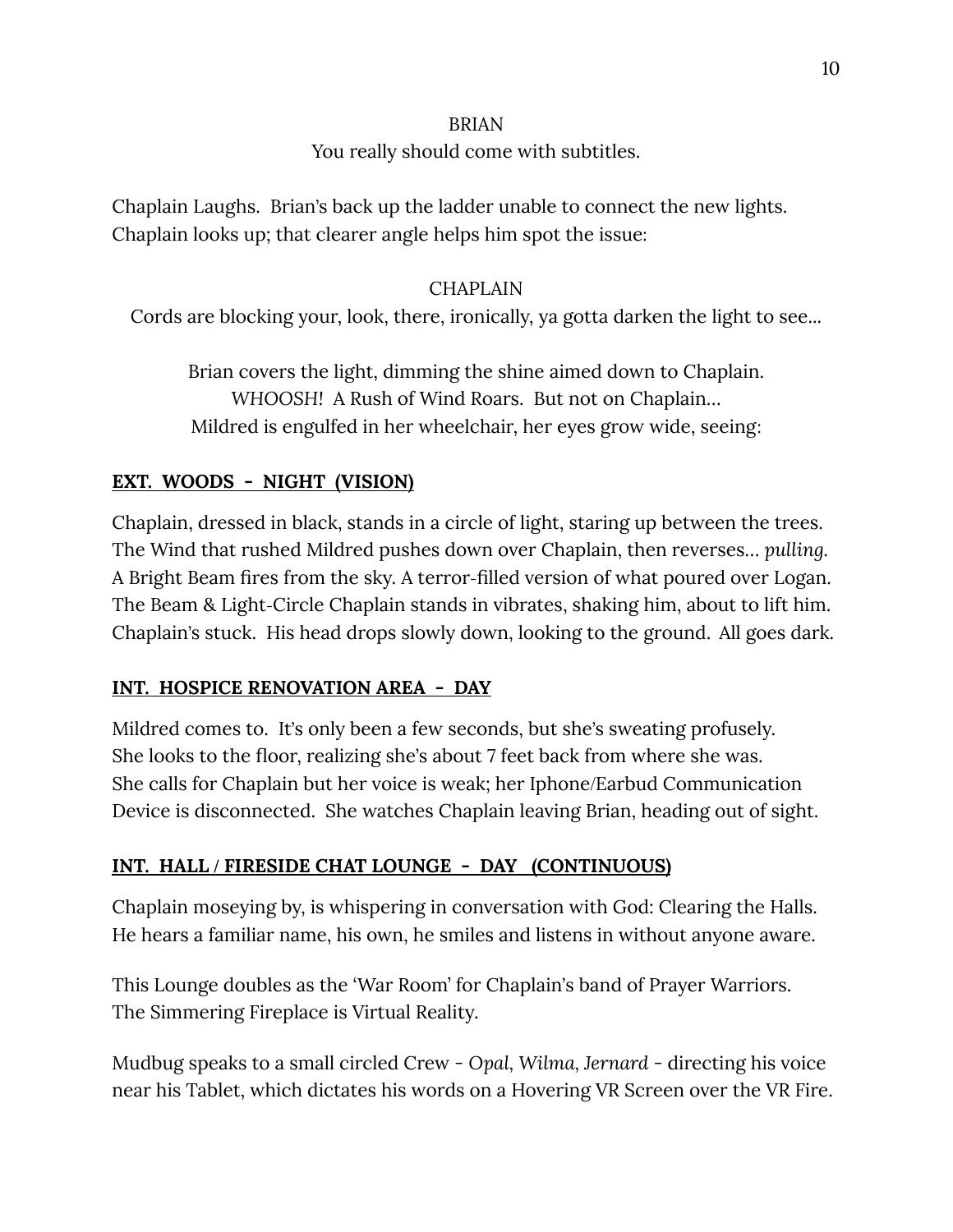The Screen, also a Zoom, writes the words for the Hearing impared. As well they're echoed for the Seeing Impared not there; Bedridden.

#### MUDBUG

The Good Chap's showing us how to shoot those worms outta the sky, keeping each other covered; easy victories in a hard battle. But what I'm seeing is, ain't none of that matter, if we aren't fighting for love. The Strength comes when *we* come from a place of love…*for others.* Don't be thinking 'bout the things the world's caught up in, that's done for us now. We're closer to what's next. We got that gift: New Strength.

Opal sees Chapalin, her smile glows, drawing him inside. Mudbug's unaware.

#### MUDBUG (CONT'D)

We need to trust love, **now.** Trust its strength. And where it really comes from. Harold's gone, and James' strength is*… (spots Chaplain)* Is James going to die?

### **CHAPLAIN**

Yes. But it won't be by his hand.

Chaplain lays a hand on Mudbug's shoulder, fueling him, as he did for Chap before. He's glad Mudbug's taking the lead *(by design)* as they soften to the warm voice of:

#### WILMA

There's a Victory Party going on in Eternity right now, don't ya know? That our friend James Chose Life.

#### OPAL

Chalkin' up some W's for Heaven.

Chaplain's been focused on the air around them: *The Light of Opal & Wilma. The Cloudiness of Jernard. He keeps it all to himself.* Then he attends to the Crew encircling him, addressing each within this Lasso. They look up to him. *'Now What?'*

> CHAPLAIN Every room you pass, pray for protection.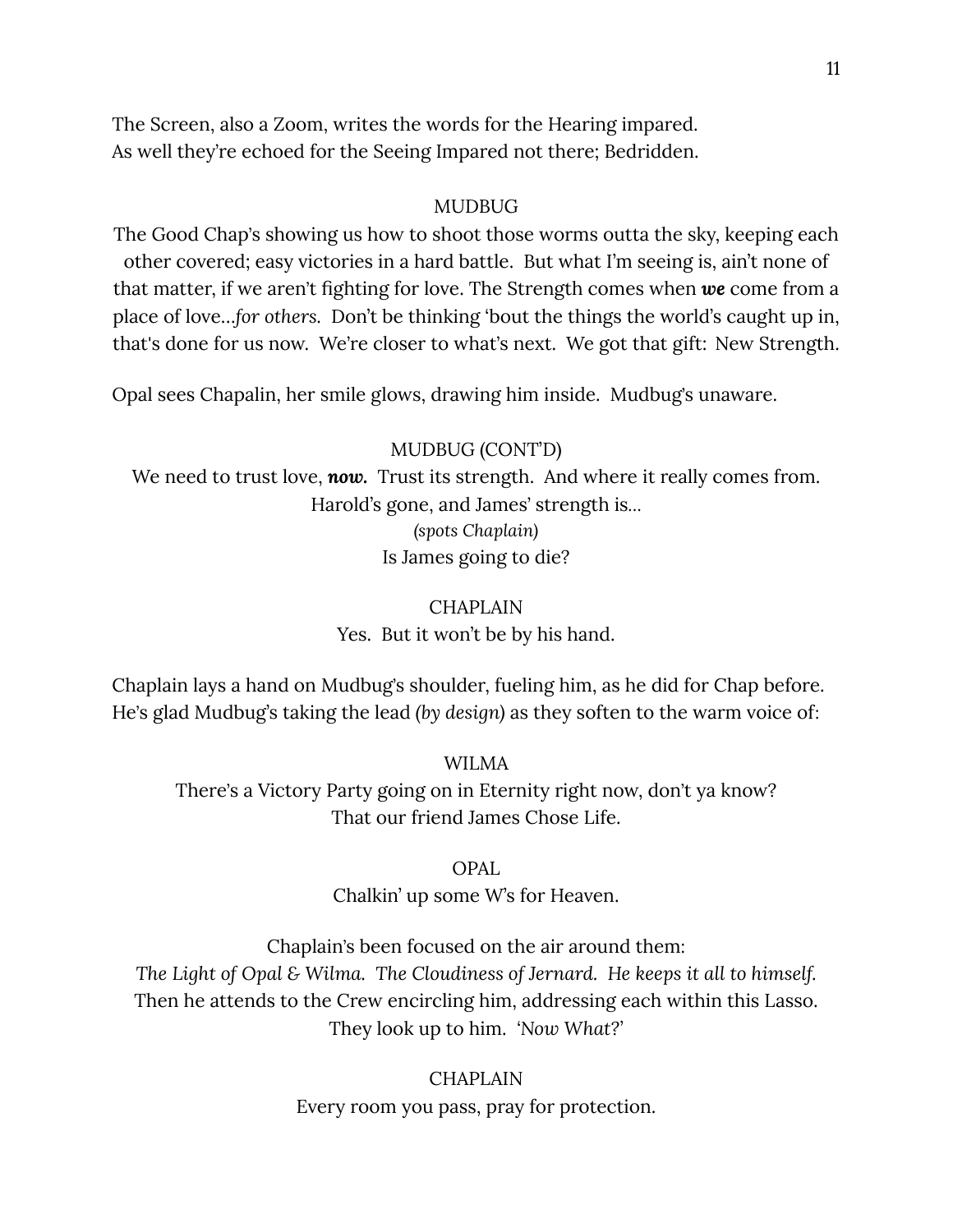#### Starting on:

#### MUDBUG With Love.

## **CHAPLAIN** Every person you even think of*…*

Circling to:

### OPAL God'll put them on your mind.

Spinning right to:

#### WILMA

#### Don't ya know.

#### **CHAPLAIN**

And *when* you pray, make sure you're comin' in clean.

Chaplain's eyes land on Jernard's; the connection is scattered.

### CHAPLAIN (CONT'D)

Petitions sent up, crashland quick if your heart's lacking.

He's locked in on Jernard's Aura, trying to get a clear signal. Nothing yet. Jernard harbors something knowing Chaplain doesn't know what. *But She Does:*

### ELISE (O.S.) Forgiveness.

### Chaplain looks past Jernard, who turns back, both seeing her in the door. Her face not yet fully revealed, yet clear it's been bruised. Still, she *shines.*

Jernard's soothed by the softness of her spirit, turning back to Chaplain.

### JERNARD I'm in.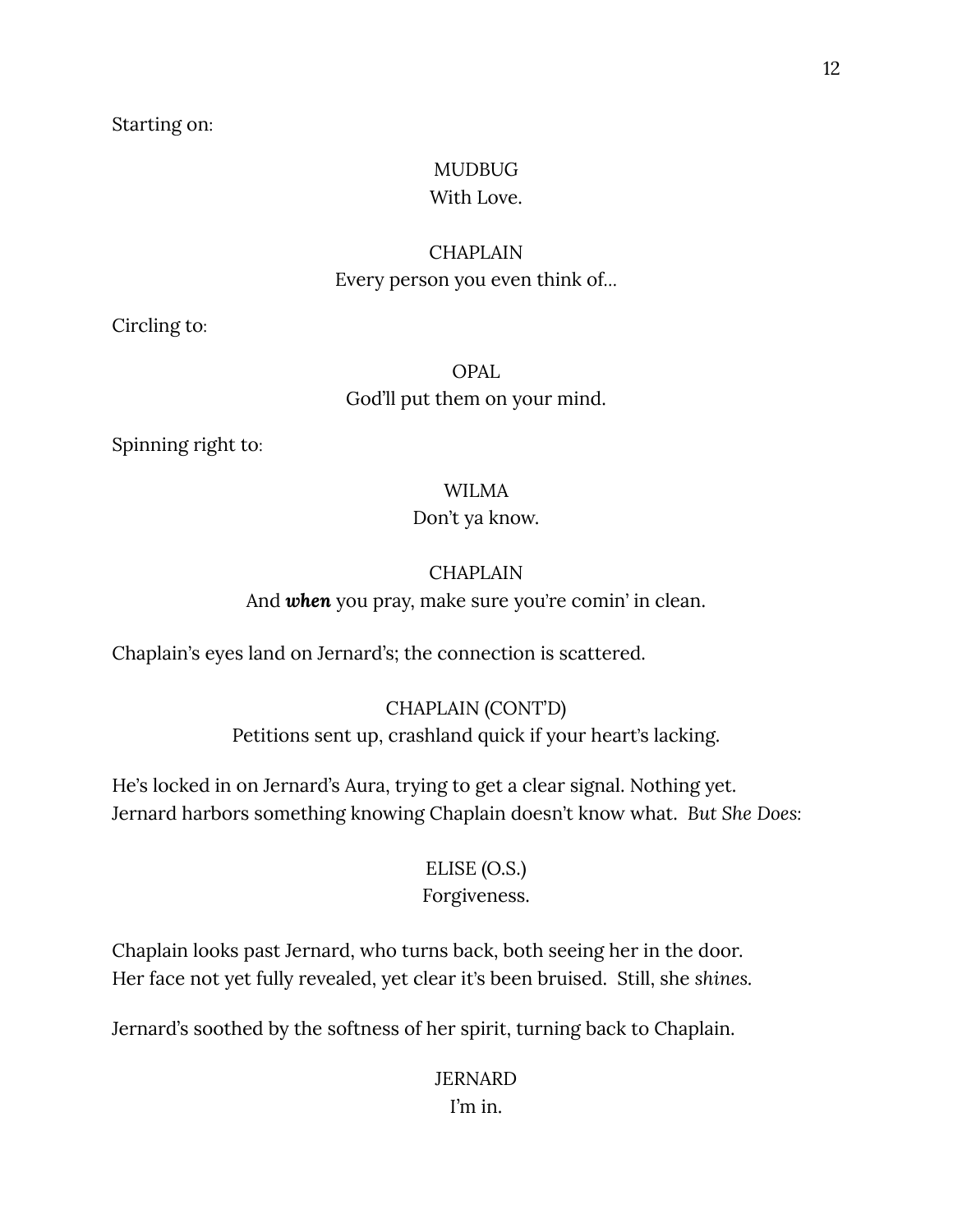#### CHAPLAIN

#### Kick Butt, Take Names. Either order.

Big Jernard Chuckles, infectiously. His Frame consumes the doorway as he goes thru, revealing when gone, Elise is too. But Chap eyes another person out there:

Logan's been listening in. Chap & Mudbug speak subtle with their eyes, and move together just out the door meeting him where he's at; a faint purple hue about him.

#### LOGAN

#### What can I do?

Mudbug smiles from his chair. Victory.

#### **CHAPLAIN**

#### Serve your wife.

*BOOM* Clara Lou bolts in, Mudbug & Logan jolt. Chaplain remains unphased. She takes Logan's hand, sending a shiver thru him; she sees purple commonality. Three Clicks of Rob's shoes… Chaplain nudges Clara Lou away, she keeps Logan's hand in hers tugging him along for the ride.

Team Mudbug & Chap, head off to head off Rob.

#### **MUDBUG**

At this point we're just doing this for our own amusement, right?

Chaplain's Laugh echoes the hall. Reaching Rob. Chaplain notes Rob's shakey aura.

CHAPLAIN Does tend to brighten the day. But, there *is* a mission here.

#### MUDBUG

Care to fill a friend in on the overall mission-fire you started for us today?

### **CHAPLAIN**

Not to be *'good people.'* To be Christians. Person can't be a Christian and a Prick. Isn't in the cards.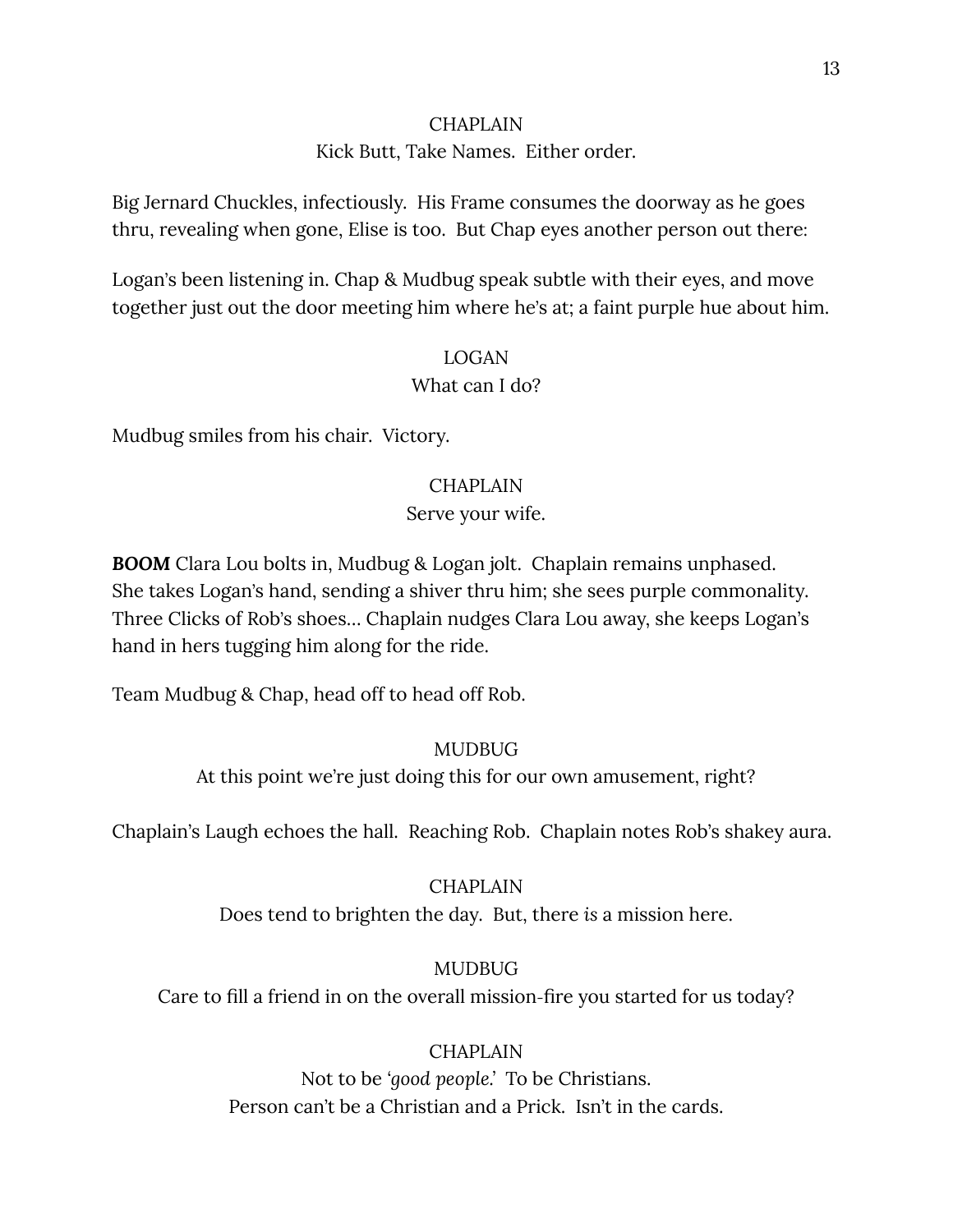#### MUDBUG

Ain't. And, sounds like, we've had, *dissimilar*, experiences with Christians.

Chaplain smirks, but veers his gaze away, seeing Martinez leaving her Nurse Station.

#### CHAPLAIN

#### Curtain's up, Showtime Mudbug.

He nudges Mudbug who motors right up to Rob, blocking his path.

### MUDBUG Hey Rob, I got a proposition for you.

#### ROB

Sure, I only practice like, 8 of the Commandments.

Chaplain laughs quietly, exiting out of sight. Leaving Rob and Mudbug. Alone. Rob looks around, something's, off. Recognizing Chaplain's always been present.

#### MUDBUG

Chaplain's saying if we say the Name of Jesus, outloud, actual demons explode.

Rob just stares.

#### MUDBUG (CONT'D)

Says we're building an army. Real demonic forces are around us now, this second, attaching to you, but we're gonna start blasting those soul-suckers back to hades.

ROB

This is the, *second most*, horrifying thing I've experienced today. Pardon me.

Rob bails. Mudbug's laughing as he motors away.

Chaplain leans casually against the wall, watching Martinez walk toward him. He can't help but smile, every time Martinez is around, even if it's Warpath time.

Now he's seeing a bit of the Yellow Hue that covers Wendy covering her. Chaplain knows whatever's been happening today, it's targeting Martinez.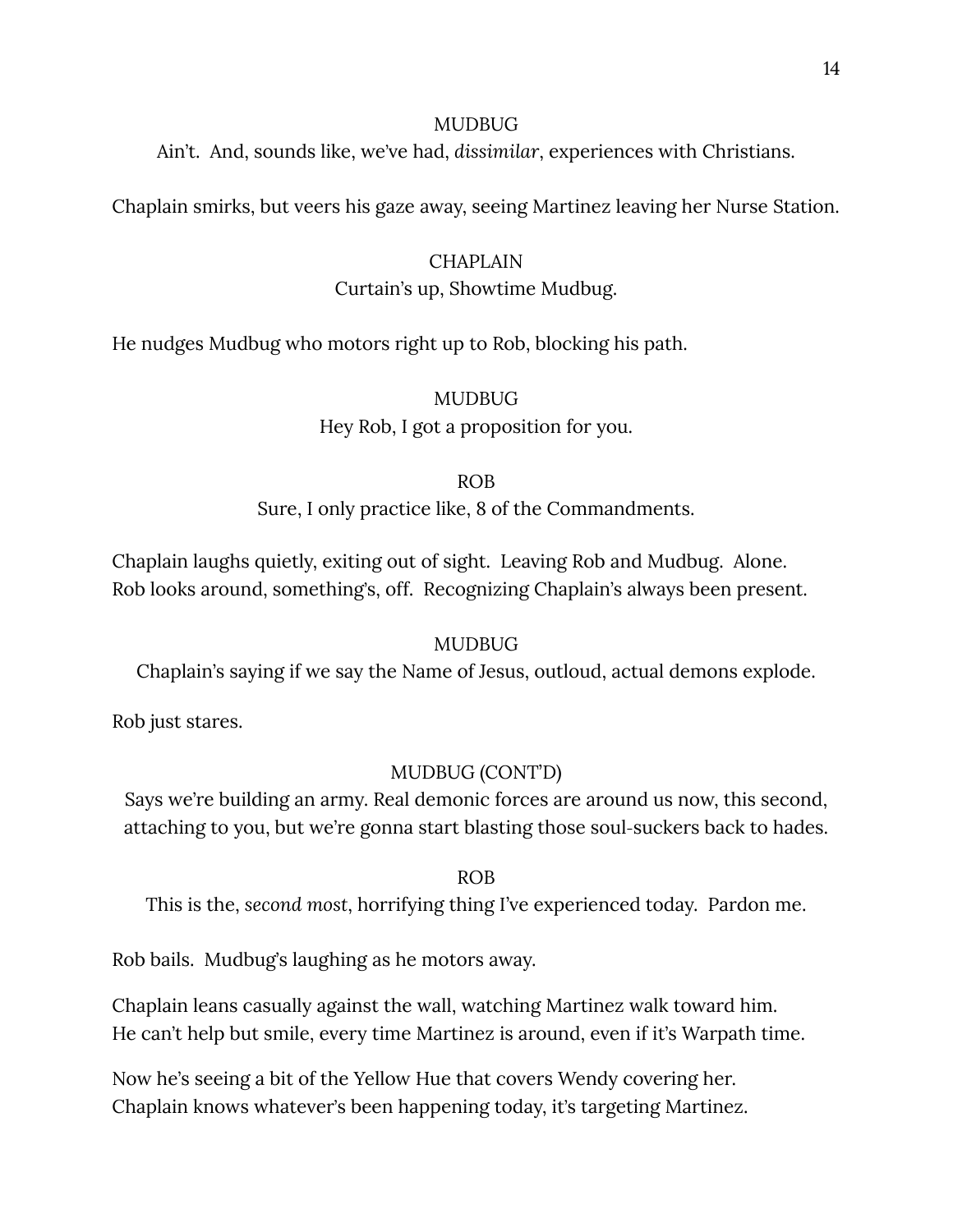Martinez lays into him: *Baker writing up Wendy - HIPPA - Board Meeting 2 days. His Eulogy terrifying people - Partridge, meet: Pear Tree.*

It's all a Blur, and all along Chaplain's smirks are solely due to seeing her Shine. Rob enters. Visibly shaking off the Mudbug talk.

#### CHAPLAIN

#### Have fun over there?

#### ROB

He says we have demons, but you're in the Army now… using God's Proton-Packs.

#### CHAPLAIN

#### Yep.

Chaplain smiles. Rob again, stares. Martinez looks at them looking at each other.

### CHAPLAIN (CONT'D) Don't cross streams, Rob.

#### ROB

Okaaay well Dear, we should go handle ClaraLou now, let the air out of that balloon.

#### **CHAPLAIN**

Hey *I* put out a balloon! Back down the hall.

Pointing his thumb out like a hitchhiker, toward James' Room. They stand, watching him, puzzled, as keeps thumbing away, smiling oddly.

#### ROB

### Uh. Huh.

### **CHAPLAIN** But that was a lil' earlelliar [earlier].

Chaplain can't pronounce that word. He knows. And keeps on smiling.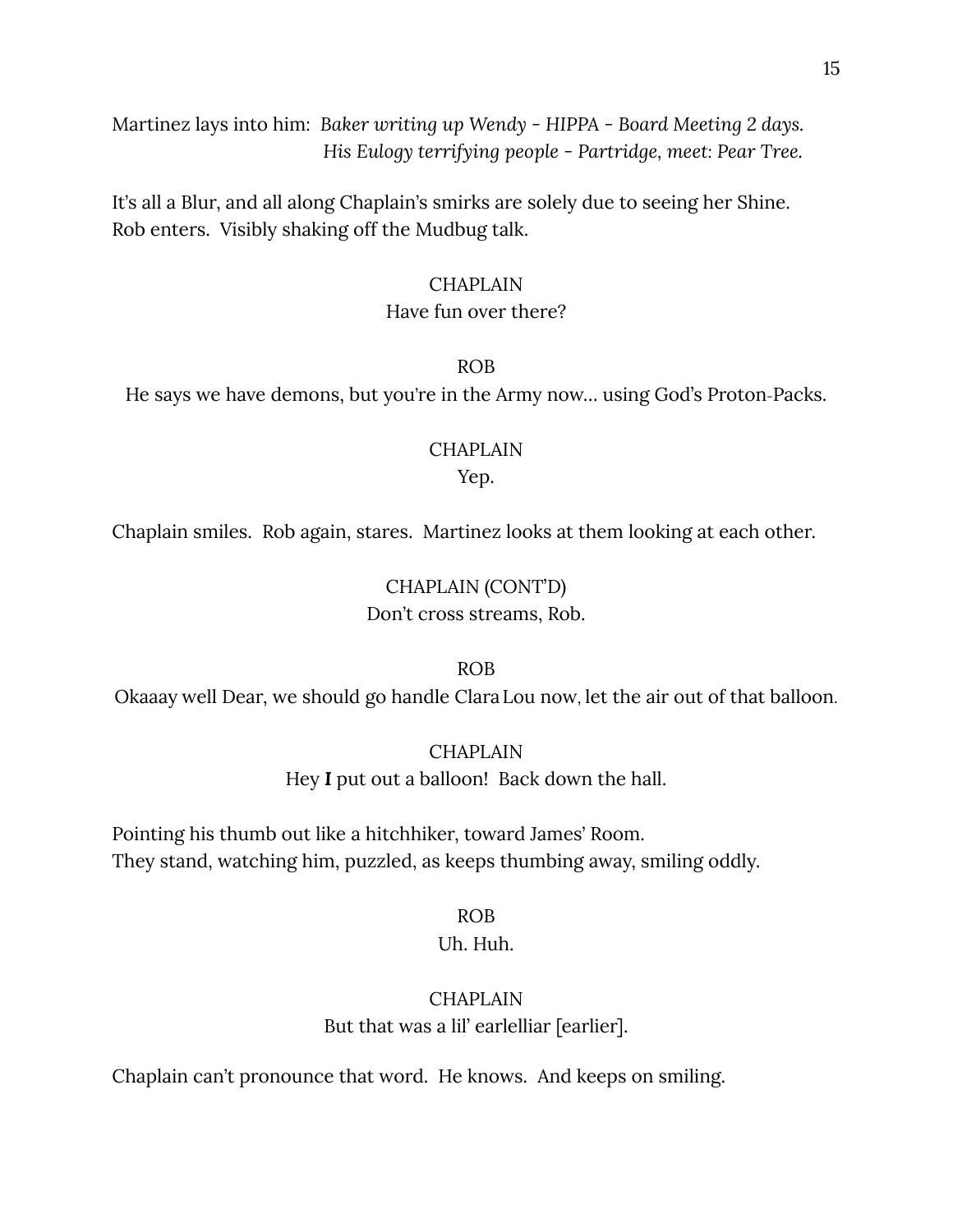### MARTINEZ You sound like a vocabulary slug.

### **CHAPLAIN**

### *Yeeep.*

He's nodding, grinning. It's weird. They nod along with him, fake smiling, slowly stepping back together, tactfully; clearly not the first time he's weirded them out.

ROB

I can never tell if he's trying to save us, or eat us.

Chaplain knows exactly what he's doing. He loves this; seeing them connect on the same page… even if at his expense. Bonus: Doing so in a way that makes him laugh. Watching them leave, creeped out, he opens his office door, entering with a smile.

### **INT. CHAPLAIN'S OFFICE - DUSK**

Another Couple: Fran & Dan are room center. Fran on one knee, ring extended up, in the midst of proposing. Chaplain doesn't miss a beat, stepping *right* back out.

### **INT. HOSPICE HALLWAY - DUSK**

He closes the door, and, leans back against it, in one rapid swoop. **HOPE**, the Hospice Dietary Aid, strolls by with a cart of sandwiches.

> **HOPE** You see a ghost in there or something?

### CHAPLAIN *Yeah think so…* but actually that was lil' earlelliar.

As she passes, Chaplain leans not-so-subtly toward the sandwiches. Locking eyes with her, a faceoff, she determines his sandwich fate.

Last sec, she maneuvers the cart his way enough to grab one. Sheer Joy, for both. He leans back again, and takes a moment to take a bite. Mouth full, still smiling.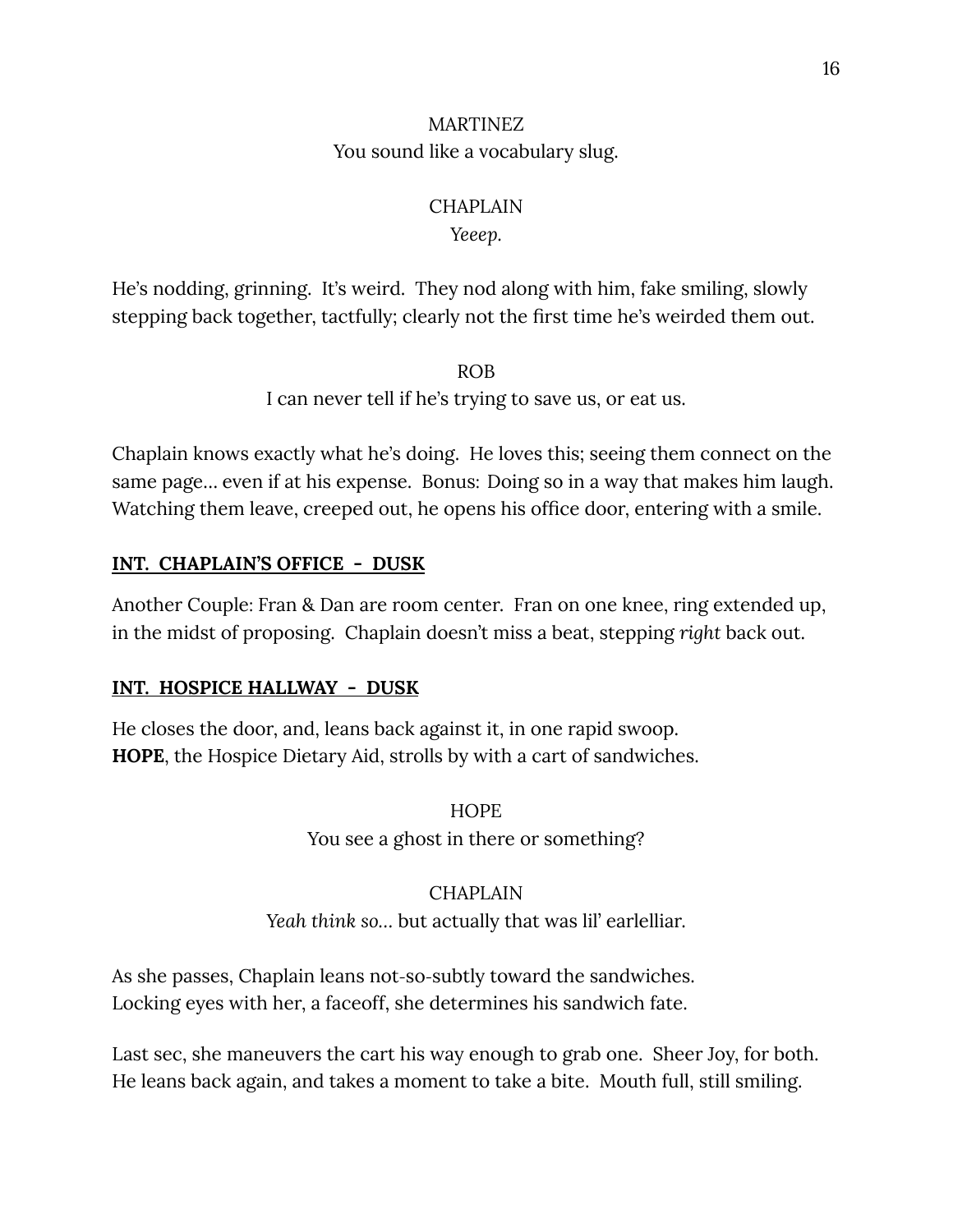### **HOPE** *(in the distance)* All better?

A Wind Picks Up. Crossing his face revealing real nourishment. Communion.

#### **CHAPLAIN** Hm-mm.

As did with Shirley & James, he extends a hand her way in prayer, then fires it up. Finger skyward, he brings it down, knocks the door, turns the handle, one swoop.

#### DAN (O.S.) Come on in.

Chap gives a, *'thanks for the invite to my own office'* chuckle. And barrels in.

#### **INT. CHAPLAIN'S OFFICE - DUSK**

#### CHAPLAIN

#### Much obliged.

They stand side to side in front of his desk. She's beaming, holding up the ring.

FRAN I Proposed!

#### CHAPLAIN Gathered.

DAN We'd like you to conduct the ceremony.

> **CHAPLAIN** *Mazel tov, why,* the room?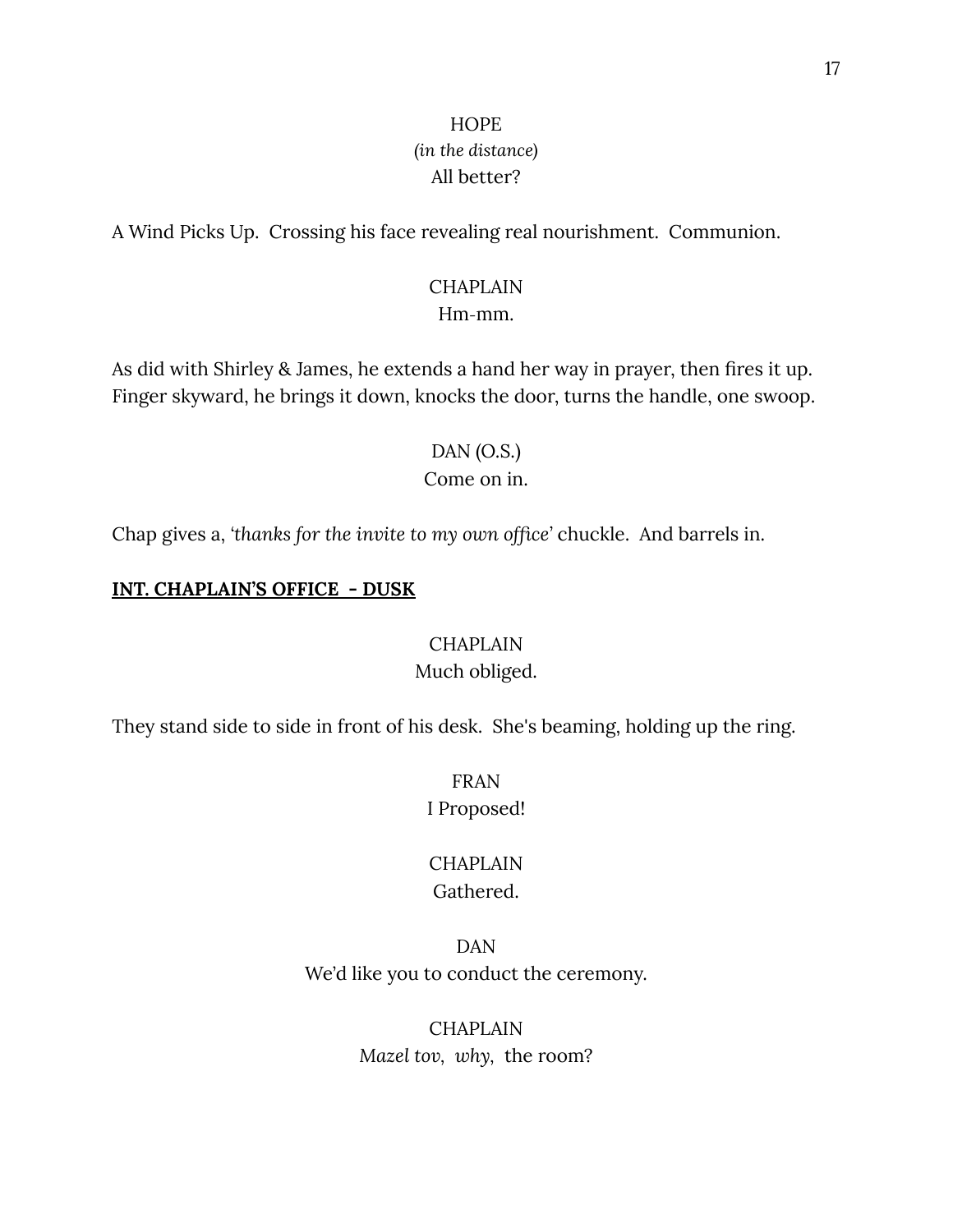#### FRAN

#### This is where we first met.

Chaplain stares. Long. No blinking. Piecing it together. And: Got it!

#### **CHAPLAIN**

Oh, Yeah. So the thing about all that is, it's a whole other thing.

Dan and Fran stare. Puzzled. Same as Martinez & Rob.

DAN

So, you legally *can*'*t?* But, you do funerals right?

Chaplain's look says, *'yeah, like half hour ago.'*

### **CHAPLAIN**

#### If memory serves.

### DAN

Then, why not Marry us? I mean, it's us! Look!

### CHAPLAIN

*'Cuz it*'*s a whole other thing.* Look we'll talk on it tomorrow, lunch, you're cookin'. But if I gotta sit through this conversation I'm choosin' the grub --

Dan looks around to the framed photos, realizing there's no Ordination Certificate.

#### DAN

### -- You're not ordained!

Fran Gasps! Eyes super wide. Her first instinct is to cover for Chaplain. She shoves Dan. Then looks to the door to make sure no one heard.

### FRAN

### *SHHH!*

Chaplain finds this hysterical.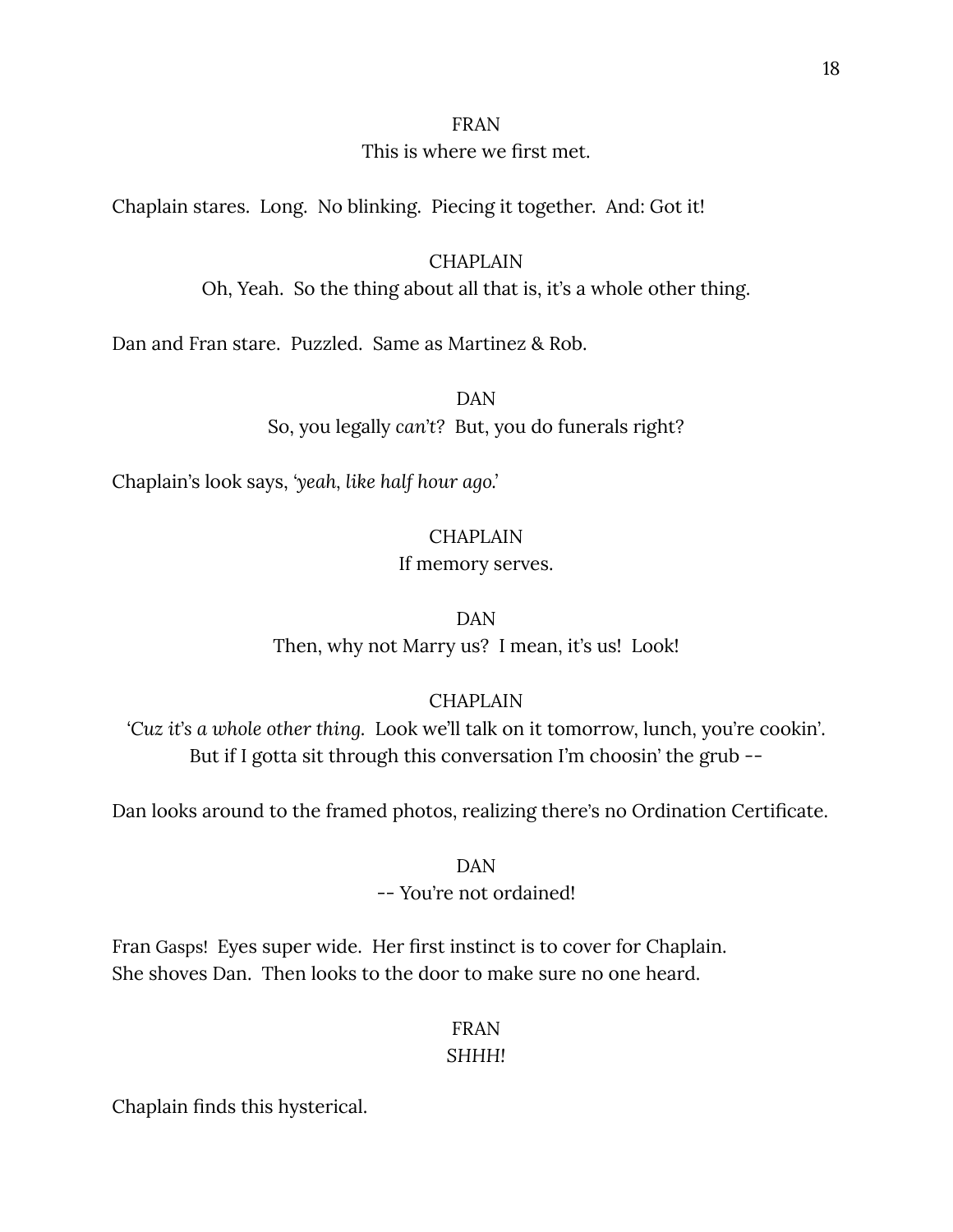DAN Why didn't you get Ordained? Did you hit someone or something?

> FRAN Dan, no, there's a whole other thing.

# CHAPLAIN

### Tomorrow.

### FRAN

### Lunch.

Chaplain Hawkeyes Fran, awaiting menu options.

DAN Frankfurters in Kraut?

Chaplain doesn't budge his look from Fran. Those are a *'no.'*

### DAN (O.S.) Falafels.

Chaplain keeps eye-locked to Fran, waiting for it*...*

### DAN (O.S.) Ever heard of Duck Pie?

Chaplain and Fran share a replica squint, *'huh?'*

### FRAN Chicken Livers.

### CHAPLAIN

*(bingo)* Lil' Malt Vinegar Sauce. Soda Water.

Chaplain begins shepherding them out.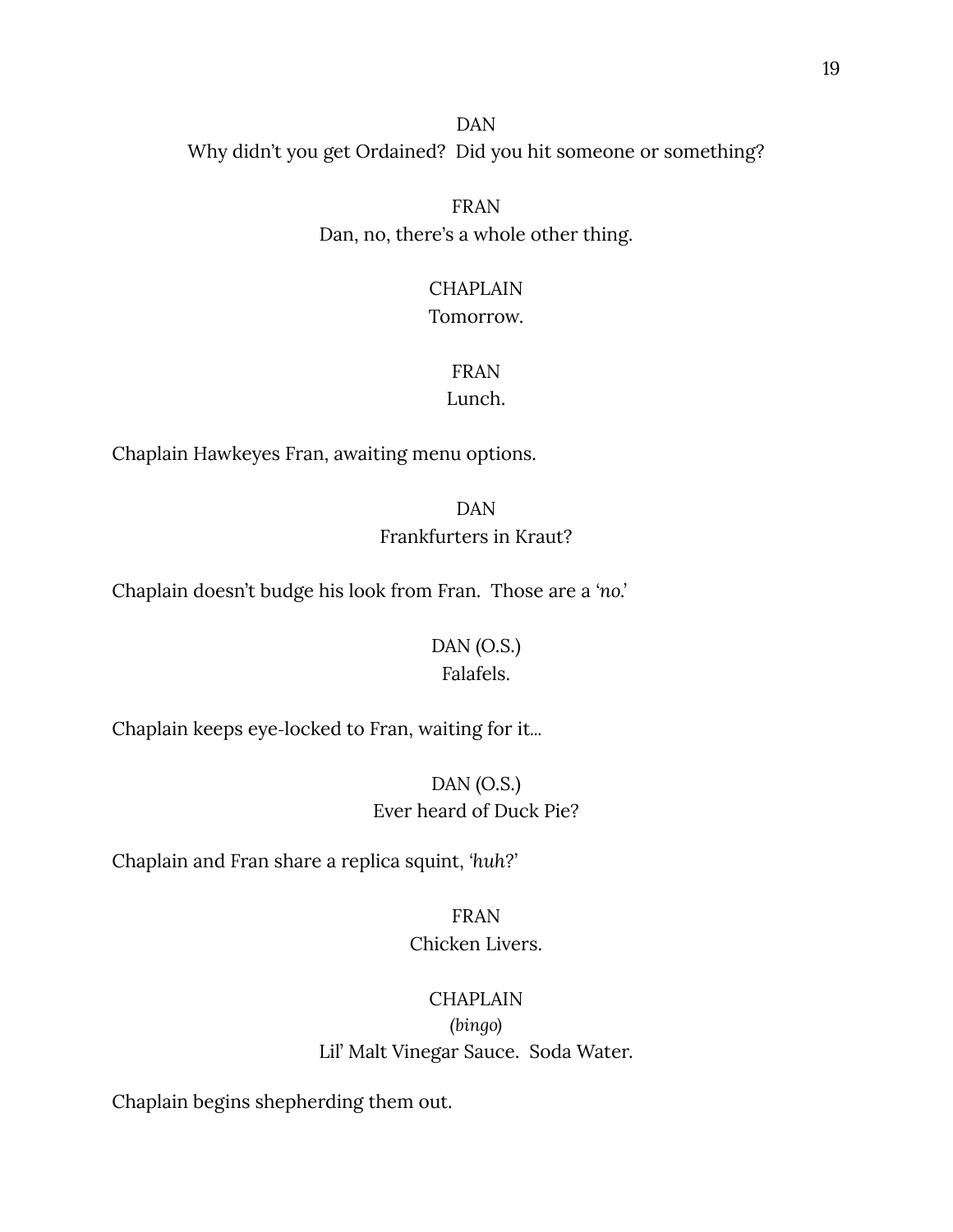### FRAN

Chaplain thank you. For today. The Eulogy was perfect, Dad would be honored.

Chaplain's quick to push past compliments, pushing them out faster for it. In doing so, sees Dan spotting the Picture turned backward on the shelf.

All goes silent, save for the sound of a heart beating. He's in another world as Fran continues complimenting…at the door, he snaps back.

### CHAPLAIN

### Fran*…* Malt Vinegar. Key to each meal.

Face to face with Dan, Chaplain gives the Picture a glance. Then back to Dan. The Wind soars there & back in his look, zooming onto his heart. Dan **sees** it.

> DAN Long walk.

Something about those words…it's not good. Chaplain responds, hesitantly:

### CHAPLAIN

### *Yep.*

*'WHAT A BEAUTIFUL NAME'* by *Hillsong* begins. **0-6 Sec Mark**. He watches them go, focused on Dan's back, moving further away, disappearing.

Having gone one full Lasso Swing around the facility, Chap slings himself back in the office, closing the door and leaning against it to the *'thump'* of the **7 Sec Mark**.

Peripheral left, he spots his Yellow Tie hung back in place. Wendy. He steps to it, eyeing a Sticky Note drawing of a Finger Pointing Up…to a document.

### *'Sittin' & Thinkin' About God'*

He instantly recognizes, and is struck by, this Epistle. In the middle of the page, one line *highlights* to him:

### *'They Persevered Because They Saw Him Who Is Invisible.'*

A Wind Picks Up, Chaplain looks to the door, no one is there.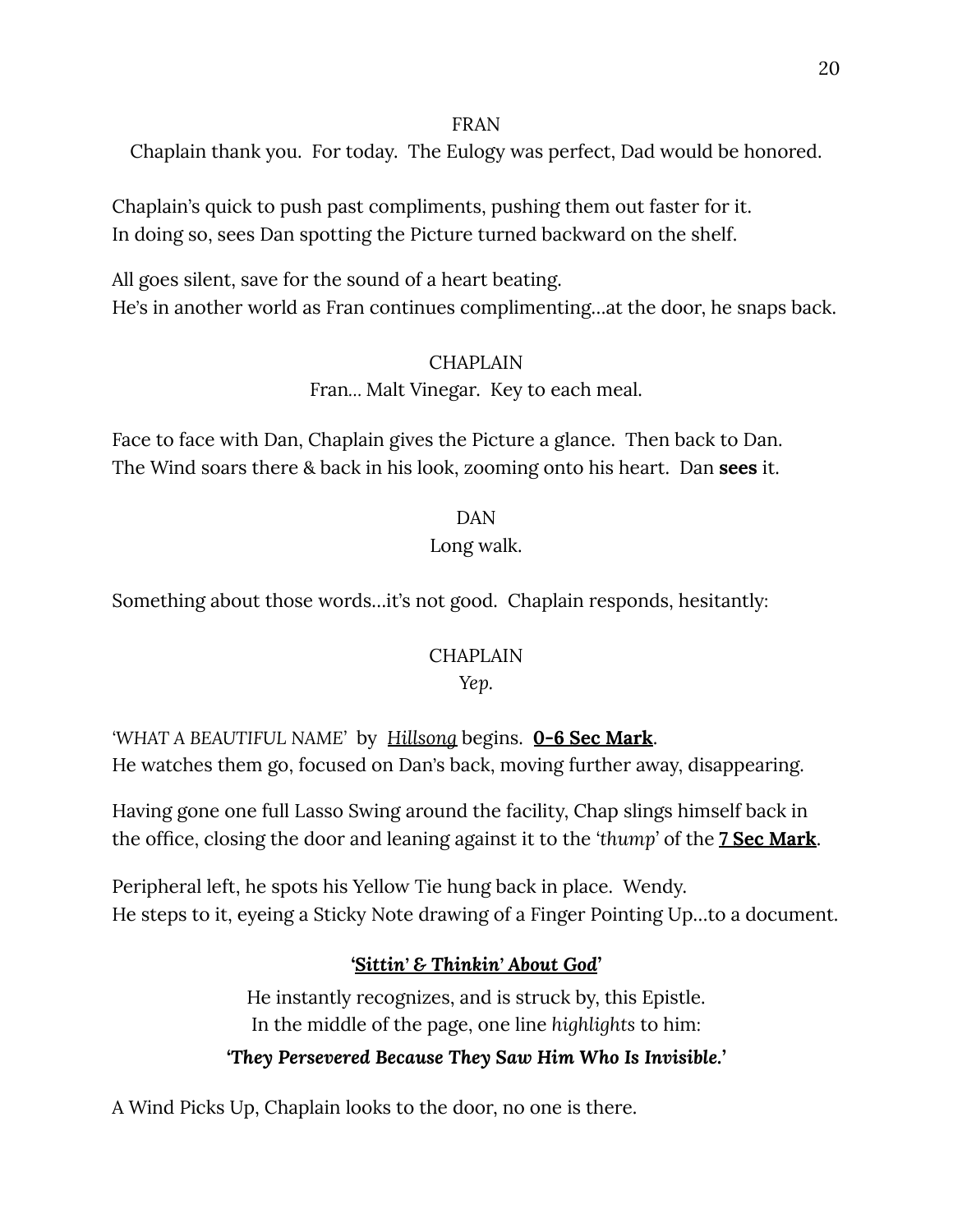He places the page on the shelf, covering the backward picture, then turns: The **35 Sec Mark's** Cymbal Beat reveals Mildred in the doorway. Chaplain jolts. Of all the Pop Scares he's been cool through today, it's Mildred who gets him.

> MILDRED Didn't like what I saw back there Chaplain. Your *you*'s riskin' gettin' in His way.

Chaplain slides his suit jacket off and around her shoulders, looking to the door. Revealing below the back of his neck, a Tattoo that appears more like a Branding: **Two Black Lines:** North-South. **One Straight Line:** Crossing Through The Top.

#### CHAPLAIN

Been kind of a wild past 24 minutes, Mildred.

#### MILDRED

Heh. You mean *'The Calm?'* Welcome to the Storm.

It's their time Chaplain, they're being let loose in our final 20 years. Only gonna get stranger, meaner, darker. You let go of that open wound; rid *all* childish things and lead. That ain't comin' from me. Comes from the one been whisperin' in your ear*…*

Chaplain's eyes drop in realization. He whispers: *'Sister…'* Then his face jolts up, ready and at attention.

#### CHAPLAIN

Shiner.

The beat *thumps* at the **1:04 Mark** and **cuts to** the **2:00 Mark** where Chaplain steps into the doorway directly under a Slithered Line of Dark Mist, forming into a cloud.

It's grown since he first encountered it outside James' Room He stands calmly observing it piece itself together, sliding up the hall.

#### MILDRED

Been seeing it long?

One floats by, snapping toward his head. Chaplain's calm, simply, studying.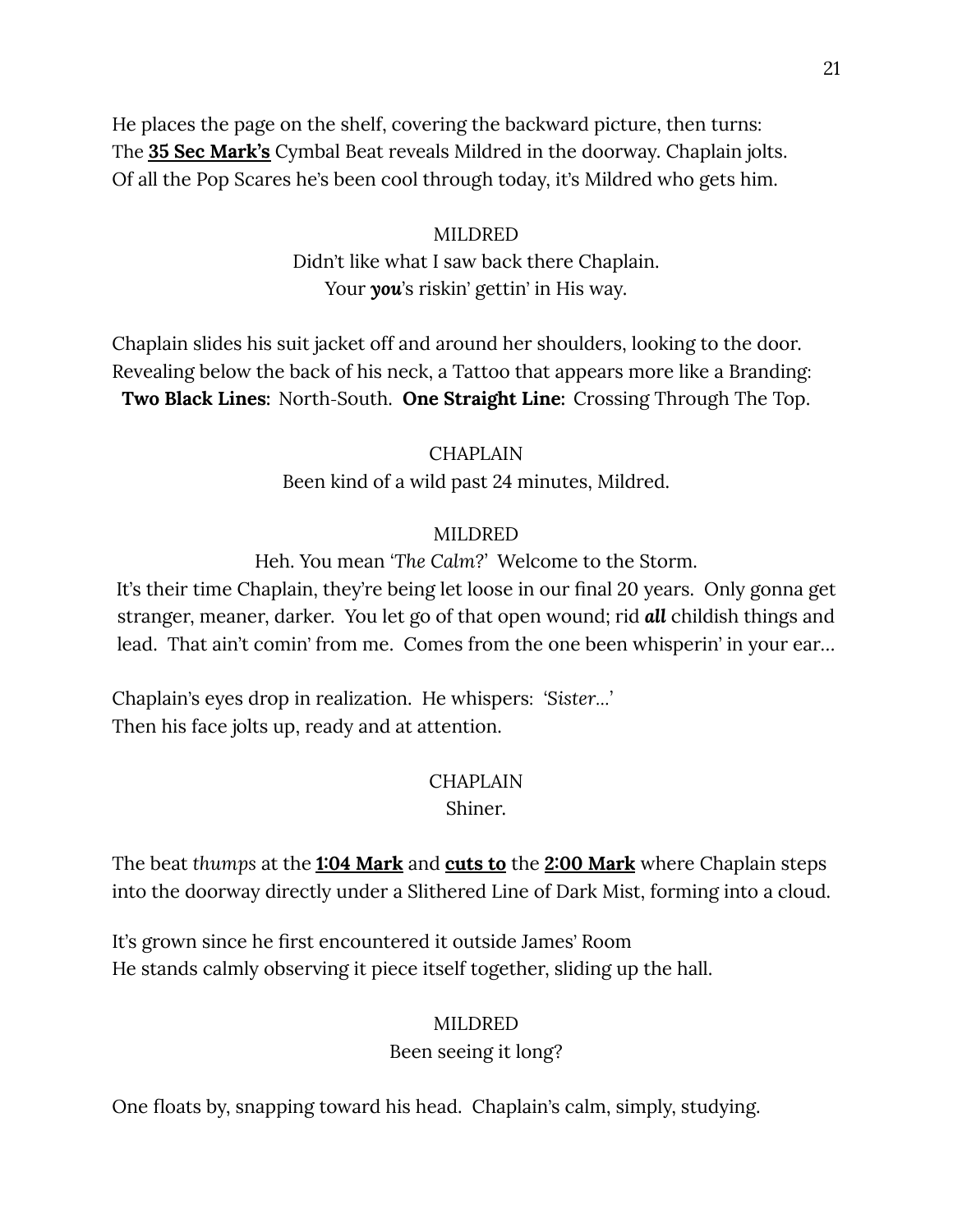## **CHAPLAIN**

### Juuust today.

He mouths what he's been mouthing in the halls: *'Name of Jesus, you're bound…'* sending the Floater flying as the **2:12 Mark's** lyrics, *'Death could not hold You'* echo.

### MILDRED

We're real. Our lives are real as those things you're seeing in the sky. But now we're living in, *and livin' out*, someone's story. Your Sister's. Whatever God's revealing for her to see in these days; guess we're taking on. His perspective is from the Eternal. You, were brought here to be surrounded by those close enough *to that* to see that.

The Wind's Rush is guided by the Music's Rush, **2:28 Mark**, as Chaplain *tilts* aside, Wind soaring by, straight onto Mildred behind him, pouring over her, feeding her the information she reveals. He's oblivious, facing the Battle Clouds, up and out.

### MILDRED (CONT'D)

Some of your friends are seeing from an Earth Perspective… Frailty. Time's short so you don't see from that now, that's done for you now. You're answering your Calling…means you're operating from your Soul.

**2:41 Mark's** lyrics, *'You have no rival…'*

# CHAPLAIN

### Next Level Stuff.

**2:44 Mark's** lyrics, *'You have no equal…'*

### MILDRED (CONT'D)

Be Daring. There's no fear in Love. His Perfect Love casts it out. He gives us the Power to Love on Earth.

**2:55 Mark's** lyrics, *'Yours is the Kingdom…'*

Chaplain decides to just, own this all and, *screw it*, marches out.